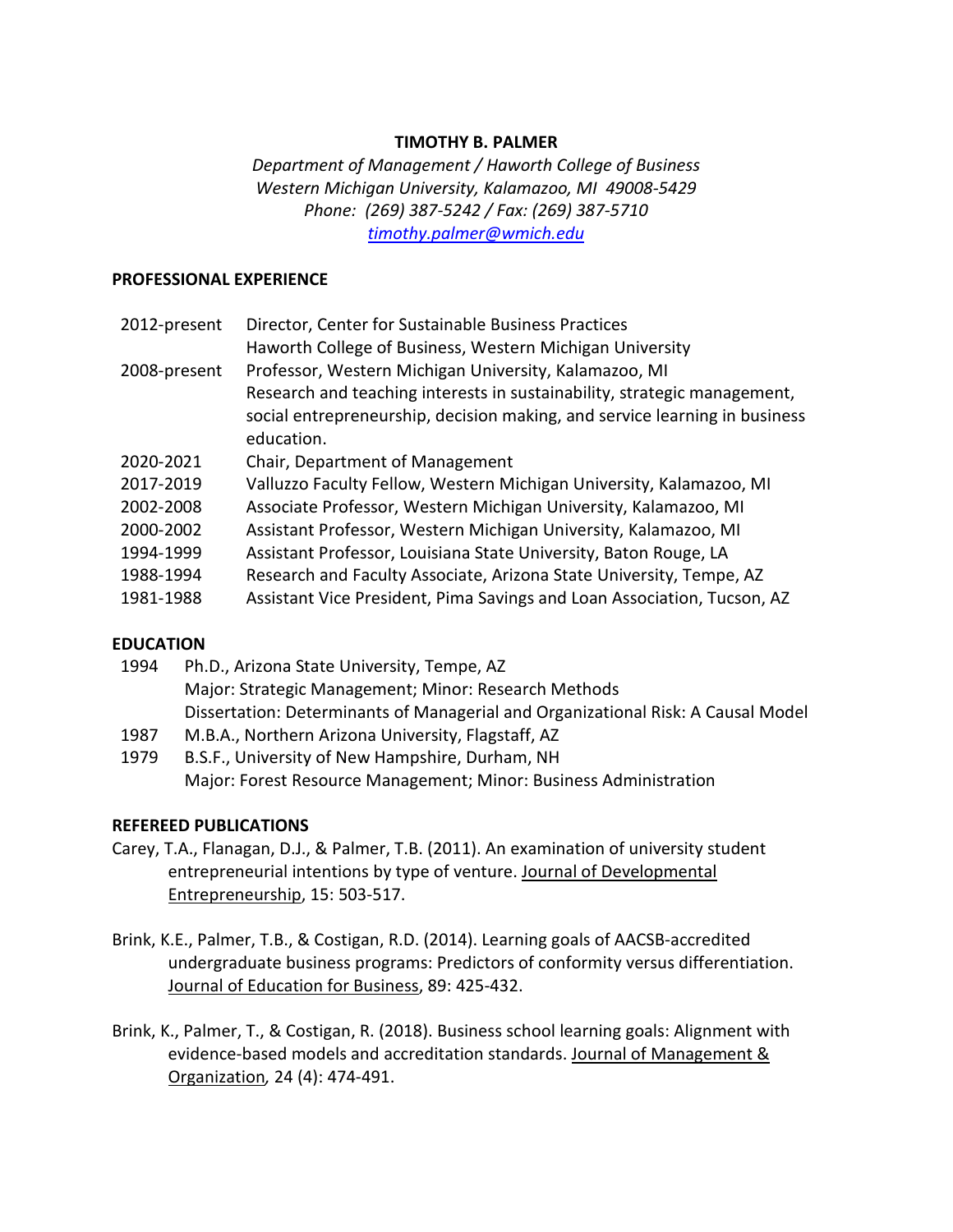- Edmonds, T., Flanagan, D.J., & Palmer, T.B. (2013). An analysis of the law school intentions of students in an undergraduate business law course. Journal of Education for Business, 6: 279-290.
- Flanagan, D.J., O'Shaughnessy, K.C., & Palmer, T.B. (2011). Re-assessing the relationship between the Fortune reputation data and financial performance: Overwhelming influence or just part of the puzzle? Corporate Reputation Review, 14: 3-14.
- Flanagan, D.J. & Palmer, T.B. (2021). The intentions of undergraduate business students to someday be an organization's top executive: implications for business school leadership education. Paper accepted for publication at the International Journal of Management Education.
- Harrison, J., & Palmer, T.B. (2019). Interprofessional study abroad: Enhancing social justice and sustainability through shared experiential learning. Journal of Teaching in International Business, 30, 125-146*.*
- Ketchen, D. J., & Palmer, T. B. (1999). Strategic responses to poor organizational performance: A test of competing perspectives. Journal of Management, 25: 683-706.
- Ketchen, D. J., Palmer, T. B., & Gamm, L. D. (2001). The role of performance referents in health service organizations. Health Care Management Review, 26(4): 19-26.
- Lohrke, F. T., Bedeian, A. G., & Palmer, T. B. (2004). The role of top management teams in formulating and implementing turnaround strategies: A review and research agenda. International Journal of Management Reviews, 5/6: 63-90.
- Maloni, M.J., Palmer, T.B., Cohen, M., Gligor, D.M., Grout, & J.R., Myers, R. (2021). Decoupling responsible management education: Do business schools walk their talk? Paper accepted for publication at the International Journal of Management Education*.*
- Palmer, T. B., & Flanagan, D.J. (2016). The sustainable company: Looking at goals for people, planet and profits. Journal of Business Strategy, 37(6): 28-38.
- Palmer, T.B., Phadke, S., Nair, M., & Flanagan, D.J. (2019). Examination of Sustainability Goals: A comparative study of US and Indian Companies. Journal of Management and Organization, 1-22. Doi: 10.1017/jmo.2019.9
- Palmer, T. B. & Short, J. C. (2001). Why do Goliaths fall?: Performance referents in successful organizations. Corporate Reputation Review, 4: 210-222.
- Palmer, T.B. & Short, J.C. (2008). Mission statements in U.S. colleges of business: An empirical examination of their content with linkages to configurations and performance. Academy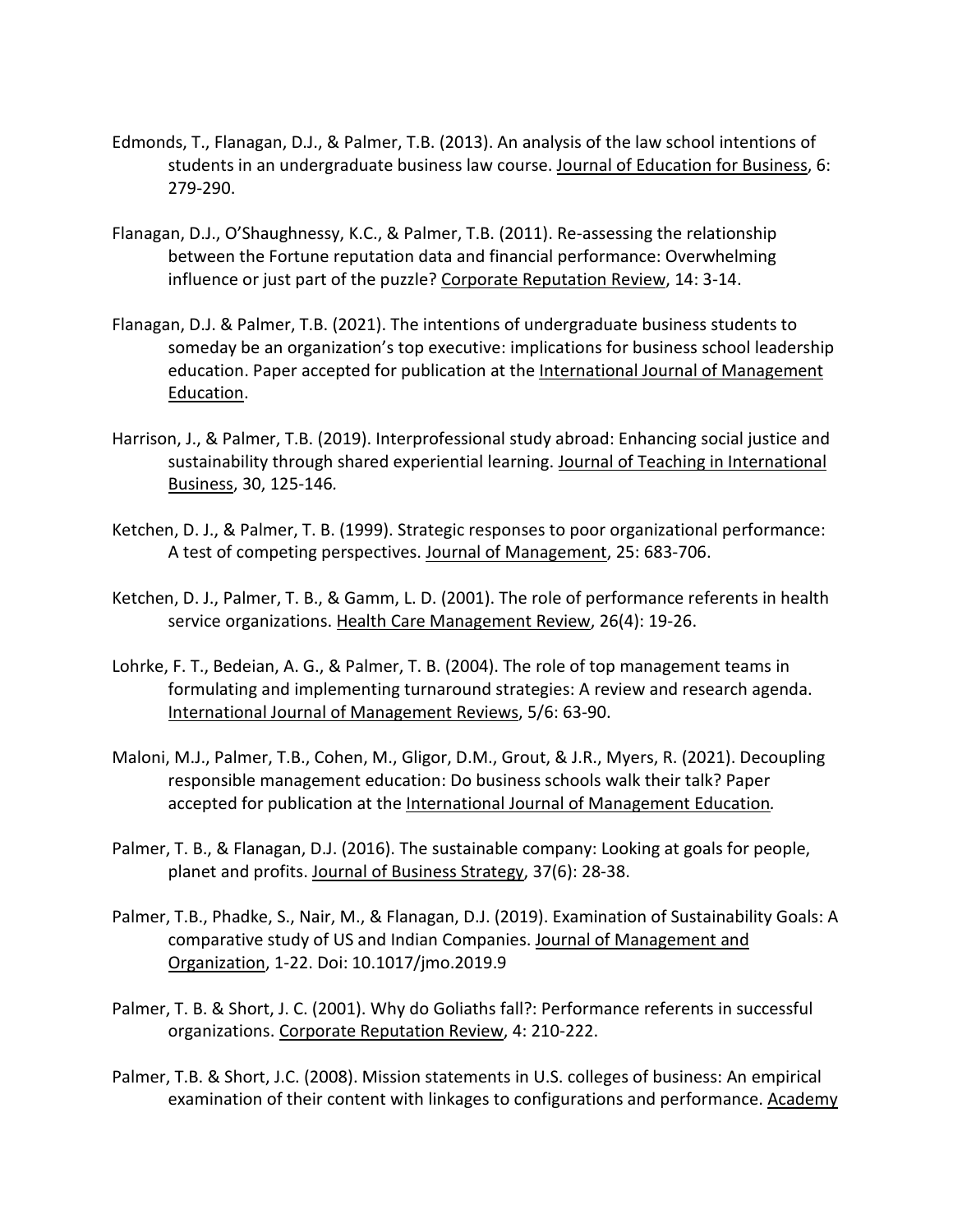of Management Learning and Education, 7(4): 454-470.

- Palmer, T.B., & Short, J.C. (2010). Getting engaged: Factors influencing perceived student benefits from service-learning in business education. Journal on Excellence in College Teaching, 21 (2) 5-28.
- Palmer, T. B. & Wiseman, R. M. (1999). Decoupling risk taking from income stream uncertainty: A holistic model of risk. Strategic Management Journal, 20: 1037-1062.
- Palmer, T. B. & Pickett, G. M. (1999). The role of mental models in control theory: Understanding cognitive factors influencing the behaviors of salespeople. Journal of Marketing Theory and Practice, 7(1): 17-29.
- Reger, R. K. & Palmer, T. B. (1996). Managerial categorization of competitors: Using old maps to navigate new environments. Organization Science, 7: 22-39.
- Short, J. C., Ketchen, D. J., Jr. & Palmer, T. B. (2002). The role of sampling in strategic management research on performance: A two-study analysis. Journal of Management, 28: 363-385.
- Short, J. C., Ketchen, D.J., Palmer, T.B., & Hult, G.T.M. (2007). Firm, strategic group, and industry influences on performance. Strategic Management Journal, 28: 147-167.
- Short, J. C., & Palmer, T. B. (2003). Organizational performance referents: An empirical examination of their content and influences. Organizational Behavior and Human Decision Processes, 90: 209-224.
- Short, J.C., & Palmer, T.B. (2008). The application of DICTION to content analysis research in strategic management. Organizational Research Methods, 11(4): 727-752.
- Short, J. C., Palmer, T. B., & Ketchen, D. J., Jr. (2002). Resource-based and strategic group influences on hospital performance. Health Care Management Review, 27(4): 7-17.
- Wang, X., Feng, M., & Palmer, T.B. (2016). Interactive effects of corporate social responsibility and other value-creating investments on corporate financial performance. International Journal of Sustainable Strategic Management, 5(2): 127-148.

## **NON-REFEREED PUBLICATIONS**

Short, J.C., & Palmer, T.B. (2008). Bridging the gap between service-learning and social entrepreneurship: An interview with the founders of p:ear. Journal of Applied Management and Entrepreneurship, 13(4): 121-128

## **BOOKS AND CHAPTERS IN BOOKS**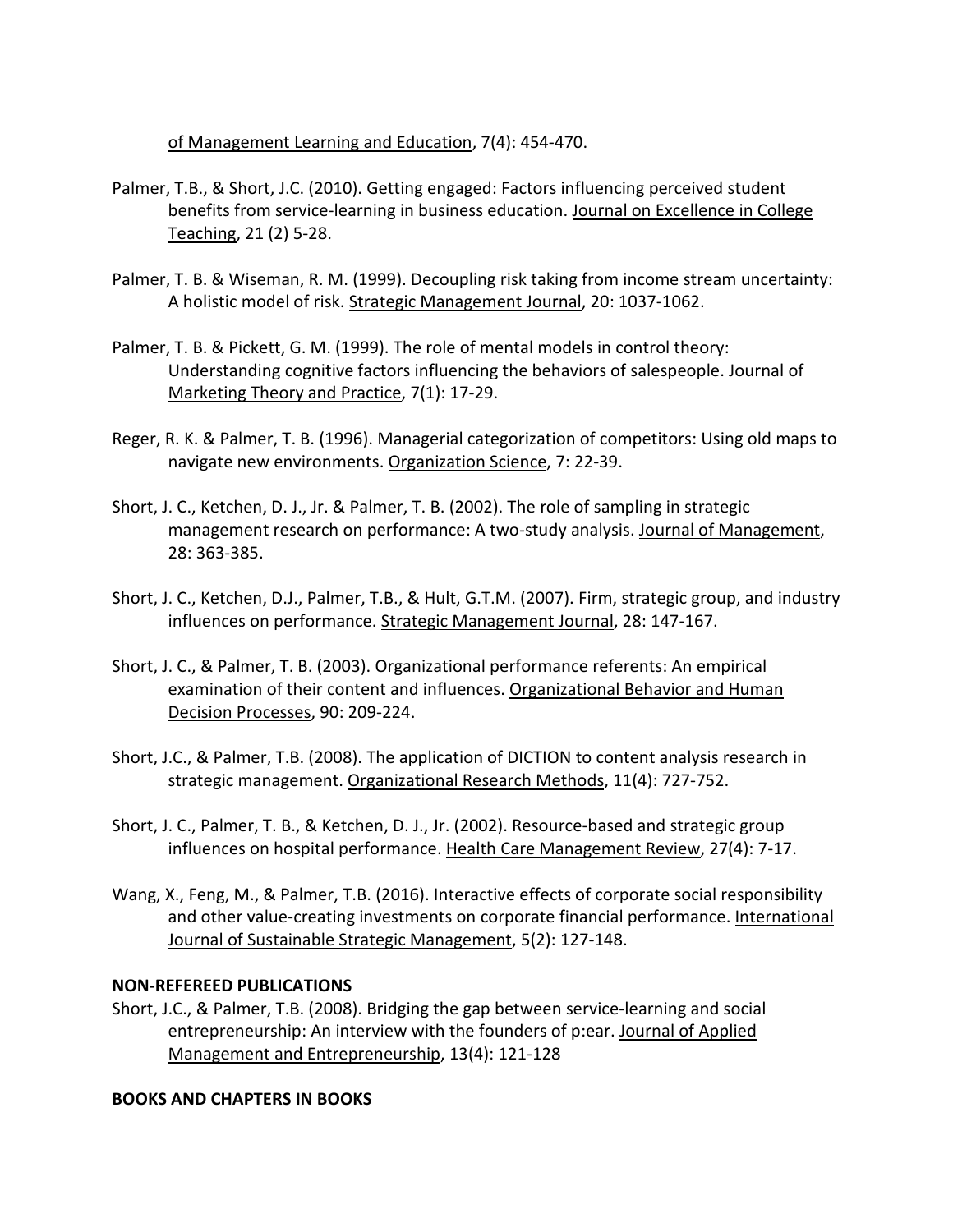- Palmer, T. B. (Ed.) (1998). Insights: Readings in Strategic Management. Cincinnati: South-Western College Publishing Co. (Readings book to accompany Hitt, M. A., Ireland, R. D., & Hoskisson, R. E. Strategic Management, 3rd Edition).
- Palmer, T. B. (Ed.) (1996). Insights: Readings in Strategic Management. Minneapolis: West Publishing Co. (Readings book to accompany Hitt, M. A., Ireland, R. D., & Hoskisson, R. E. Strategic Management, 2nd Edition).
- Palmer, T. B. (Ed.) (1995). Insights: Readings in Strategic Management. Minneapolis: West Publishing Co. (Readings book to accompany Hitt, M. A., Ireland, R. D., & Hoskisson, R. E. Strategic Management, 1st Edition).
- Palmer, T. B. & Reger, R. K. (1991). MeraBank: From turnaround to decline. In Hill, C.W.L. & Jones, G.R. Strategic Management (2nd Ed). Boston: Houghton Mifflin.
- Short, J. C., Palmer, T. B., & Ketchen, D. J., Jr. (2003). Multi-level influences on firm performance: Insights from the resource-based view and strategic groups research. In Yammarino, F. J., & Densereau, F (Eds.), Multi-Level Issues in Organizational Behavior and Strategy, 2, 155-187: JAI Press.
- Short, J. C., Palmer, T. B., & Stimpert, J. L. (1998). Getting back on track: Performance referents affecting the turnaround process. In D. J. Ketchen (Ed.), Advances in Applied Business Strategies, JAI Press.

#### **REFEREED CONFERENCE PROCEEDINGS**

- Fontenot, R. J., Gruben, K. H., & Palmer, T. B. (1998). The role of proctorship for independent sales representatives: Influencing effective inter-organizational relationships. In J. B. Ford and E. D. Honeycutt, Jr. (Eds.), Best Paper Proceedings of the 21st Annual Conference of the Academy of Marketing Science, Norfolk, VA.
- Fontenot, R. J., & Palmer, T. B. (1997). Proctorship: A new role for managers of sales representatives in heterogeneous sales environments. Best Paper Proceedings of the 27th Annual Summer Conference of the American Marketing Association, Chicago, IL.
- Palmer, T. B., Danforth, G. W., & Clark, S. M. (1995). Responses to poor performance in the health care industry: A test of competing predictions. In D. P. Moore (Ed.), Best Paper Proceedings of the 55th Annual Academy of Management Meetings. Vancouver, BC, Canada.

#### **RESEARCH SYMPOSIA AND WORKSHOP PRESENTATIONS**

Palmer, T.B. (2019). The integration of service-learning into a required sustainability course. Paper presented at The Ohio State University Workshop on Sustainability Education,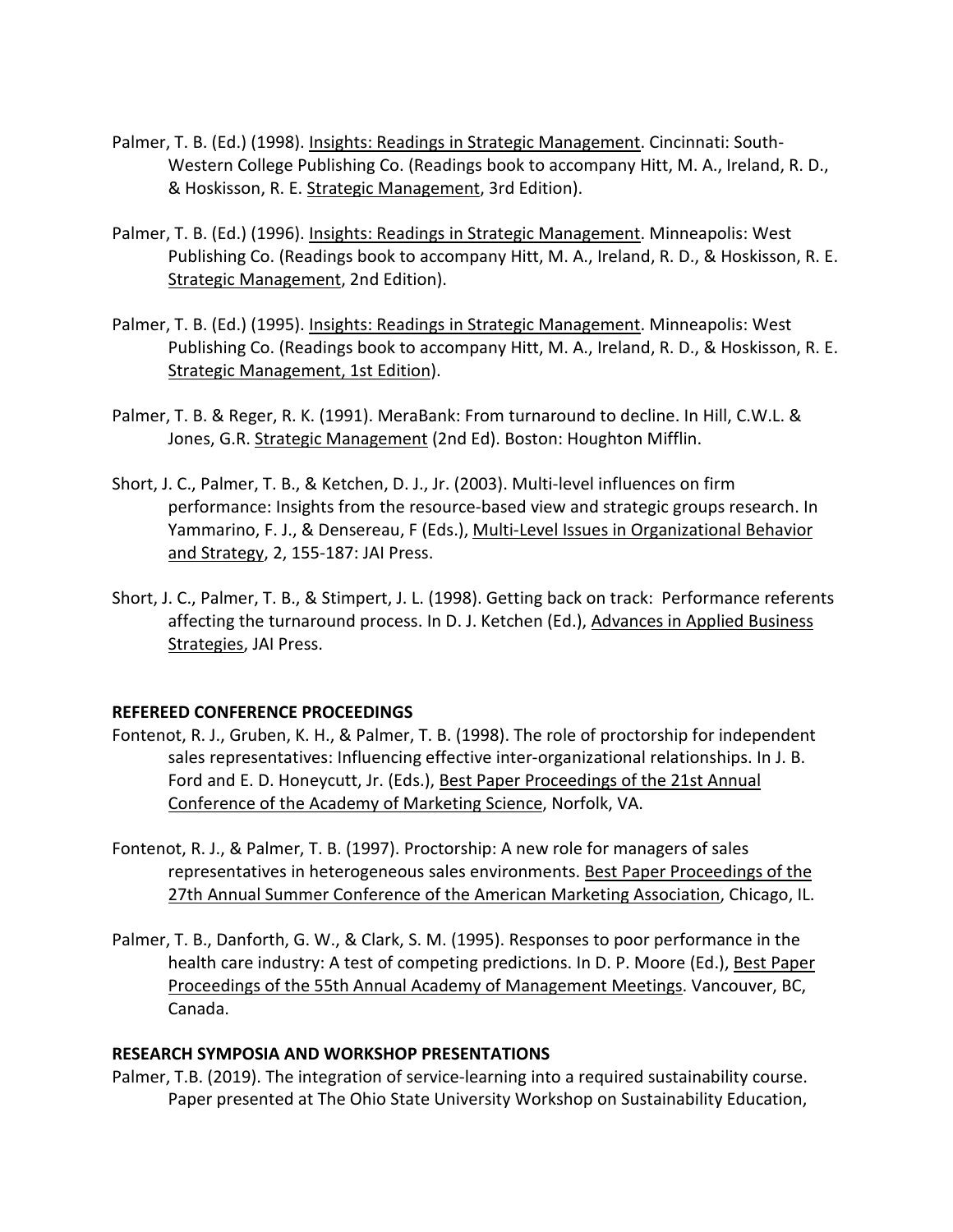Columbus, OH. 31 October, 2019.

- Harrison J.E., Criswell, P., Bierlein Palmer, L., Palmer, T.B. (2019). Interprofessional study abroad in South Asia: Development, execution, and evaluation. Workshop presented at the  $5<sup>th</sup>$ Annual Asia Forum, Western Michigan University, Kalamazoo, MI. 27 September, 2019.
- Palmer, T.B. (2017). Corporate Social Responsibility: Opportunities and Challenges. Keynote speaker at International Conference on Ethics and Sustainable Business Practices, Rajagiri Centre for Business Studies, Cochin, India. 21 February, 2017.
- Palmer, T.B. (2016). Leadership in an Uncertain World: Strategic Decision Making. Workshop presented for the Conference on Dynamics of Innovative Engineering, Management, Leadership and Business Strategies, Global Business Center, Haworth College of Business. Kalamazoo, MI.
- Palmer, T.B. (2016). Business Sustainability Challenges and Opportunities. Workshop presented for the Conference on Dynamics of Innovative Engineering, Management, Leadership and Business Strategies, Global Business Center, Haworth College of Business. Kalamazoo, MI.
- Palmer, T.B. (2015). Leadership in an Uncertain World: Strategic Decision Making. Workshop presented for the Conference on Leadership, Professional Development Series, Global Business Center, Haworth College of Business. Cleveland, OH.
- Palmer, T.B. (2015). Leading an Ethical Organization. Workshop presented for the Conference on Leadership, Professional Development Series, Global Business Center, Haworth College of Business. Cleveland, OH.
- Palmer, T.B. (2014). Sustainability: What is the Role of Business in Society? Workshop presented to Masters of Social Work Students at Christ University, Bangalore, India and Bachelors of Social Work Students at Griffith University, Brisbane, Australia. Bangalore, India.
- Palmer, T.B. (2014). Business Sustainability: Challenges and Opportunities." Workshop presented for the Professional Development Series, Global Business Center, Haworth College of Business. Nashville, TN.
- Palmer, T.B. (2014): Corporate and Business Strategy. Workshop presented for the Professional Development Series, Global Business Center, Haworth College of Business. Nashville, TN.
- Stamper, C.L., & Palmer, T.B. (2012). Driving culture change through a college-wide assessment retreat. Workshop presented at the AACSB Assessment Conference, Houston, TX.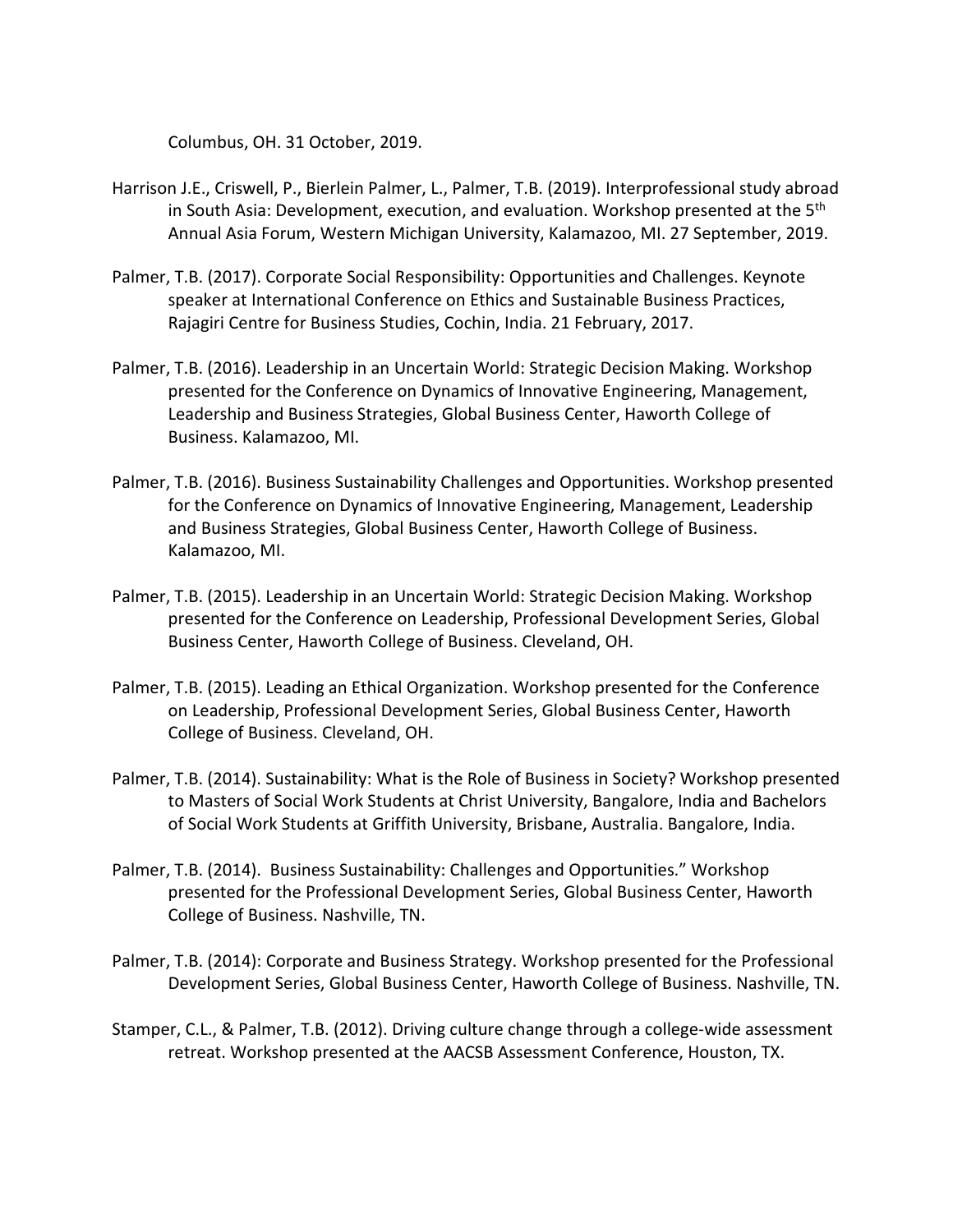- Palmer, T.B., & Slosberg, C.S. (2009). Business and Liberal Arts students engage through urban plunge. Workshop presented at Michigan Campus Compact's 13<sup>th</sup> Annual Institute: Service-Learning and Civic Engagement, Grand Rapids, MI.
- Palmer, T.B. (2003). Extending research on identity and reputation. Symposium panelist for the Organization Theory Track of the Administrative Sciences Association of Canada, Halifax, Nova Scotia, Canada. Other panelists include D. L. Deephouse (University of Alberta), K. Lamertz & N. K. Boyd (Concordia University, Montreal), and M. Mauws (University of Alberta).
- Deephouse, D. L., & Palmer, T.B. (1998). Reflections in the funhouse mirrors: The interdependence of reputation, image and identity. All-Academy symposium panelist, 58th annual meeting of the Academy of Management, San Diego, CA. Other panelists included S. M. Carter (University of Notre Dame), J. M. Dukerich (University of Texas at Austin), K. D. Elsbach (University of California, Davis), C. Fombrun (New York University), D. A. Gioia (Pennsylvania State University), V. Rindova (New York University), and Majken Schultz (Copenhagen Business School).
- Palmer, T. B. (1998). A categorical approach to buyer-seller relations. Invited panelist, 1998 Academy of Marketing Science Annual Conference, Norfolk, VA. Other panelists included J. L. Stimpert (Colorado College) and A. G. Woodside (Tulane University).
- Palmer, T. B. (1996). Using the repertory grid technique: Cognitive methods practicum. Panelist, 56th annual meeting of the Academy of Management, Cincinnati, OH. Other panelists included P. S. Barr (Emory University), L. T. Gustafson (Seattle Pacific University), R. K. Reger (University of Maryland), and J. L. Stimpert (Michigan State University).
- Reger, R. K., & Palmer, T. B. (1996). Executive influence and strategic renewal: Challenges for innovation and speed. Panelist, 16th Annual Strategic Management Society Conference, Phoenix, AZ. Other panelists included K. M. Eisenhardt (Stanford University), B. Tyler (Indiana University) and S. Wally (University of Maryland).

#### **PAPER PRESENTATIONS**

- Flanagan, D.J., & Palmer, T.B. (2020). The intentions of undergraduate business students to someday be an organization's CEO. Paper presented at the 80<sup>th</sup> annual meeting of the Academy of Management, Vancouver, BC, Canada.
- Palmer, T.B. (2019). Motivations for transforming business through sustainability: "Doing the right things" and "Getting the right things." Paper presented at the International Conference on Transformational Strategies for Business Sustainability, Bangalore, India.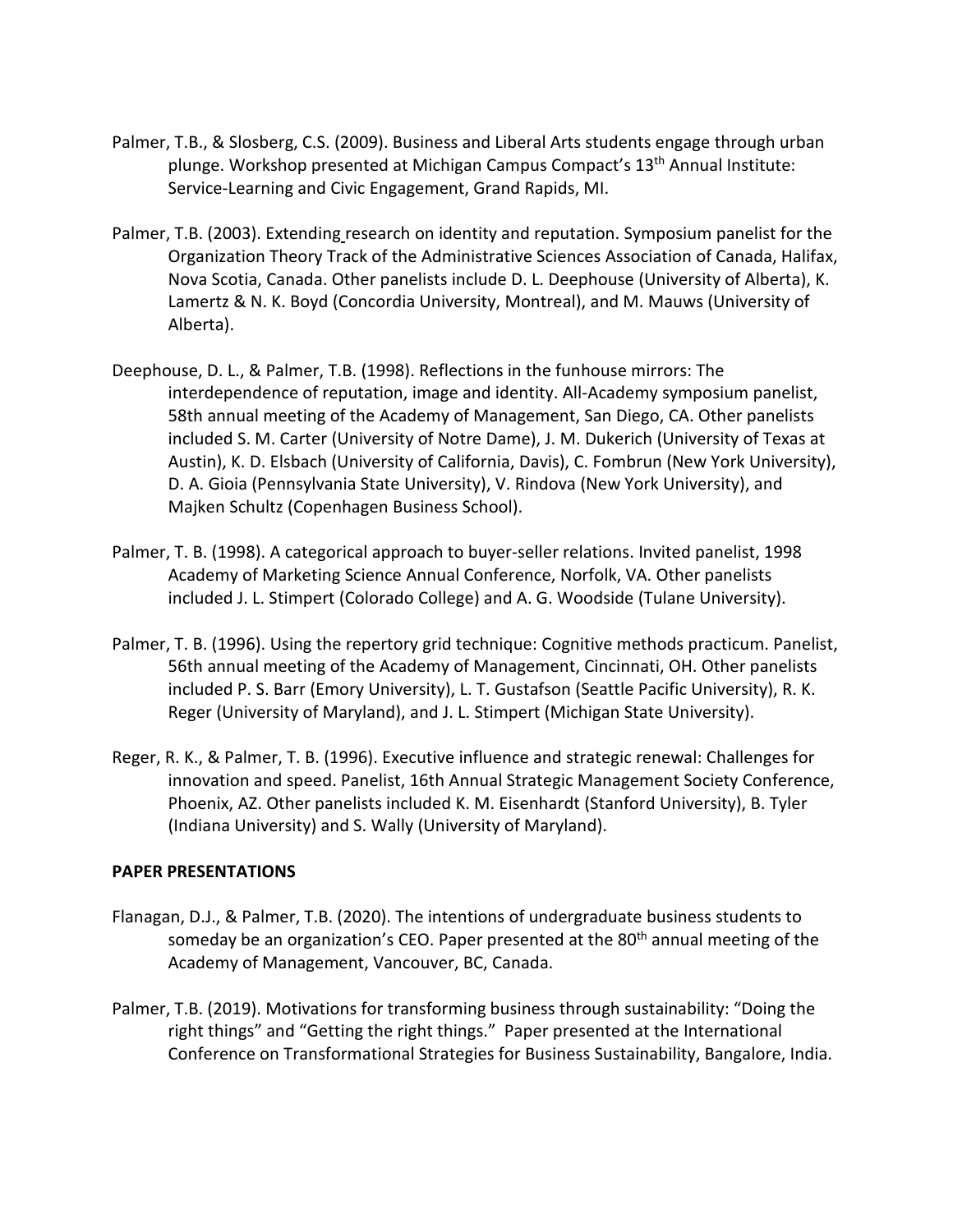- Palmer, T.B. (2017). Corporate social responsibility: Opportunities and challenges. Keynote address presented at the International Conference on Ethics and Sustainable Business Practices, Cochin, India.
- Palmer, T.B., & Flanagan, D. J. (2016). An examination of corporate social sustainability goals. Paper presentation at the Transforming Emerging Economies through Sustainability and Innovations in Businesses Conference, Bangalore, India. Winner of the best paper award.
- Wang, X., Feng, M, & Palmer, T.B. (2016). Interactive effects of social responsibility and other value-creating investments on corporate financial performance. Paper presented at the 2016 meeting of the Academy of Management, Anaheim, CA.
- Palmer, T.B., & Bierlein Palmer, L. (2016). The India Gateway Program: An interdisciplinary study abroad experience. Paper presented at the International Conference for Business and Economics, Malta.
- Palmer, T.B., & O'Shaughnessy, K.C. (2011). Social entrepreneurship Asia: Challenges and opportunities of promoting global civic engagement. Paper presented at the 5<sup>th</sup> annual Facing East/Facing West conference, Kalamazoo, MI.
- Robinson, R., Short, J.C., Hansen, H., Payne, G.T., Palmer, T.B. (2010). Examining multiple organizational identity alignment: A comparison of university and College of Business mission statements. Paper presented at the 2010 meeting of the Southern Management Association, St. Pete Beach, FL.
- Flanagan, D.J., O'Shaughnessy, K.C., & Palmer, T.B. (2009). Financial performance and the Fortune reputation data: A replication and extension of Brown and Perry. Paper presented at the 69<sup>th</sup> annual meeting of the Academy of Management, Chicago, IL.
- Flanagan, D.J., O'Shaughnessy, K.C., & Palmer, T.B. (2008). Re-examining the financial performance halo in the Fortune reputation survey. Paper presented at the annual meeting of the Midwest Academy of Management, St. Louis, MO.
- Short, J.C., & Palmer, T.B. (2006). The application of DICTION to content analysis research in strategic management. Paper presented at the fifth annual meeting of the Asia Academy of Management, Tokyo, Japan.
- Palmer, T.B. & Short, J.C. (2006). Getting engaged: Antecedents of service learning within and across disciplinary boundaries. Paper presented at the 2006 annual meeting of the Southern Management Association, Clearwater Beach, FL.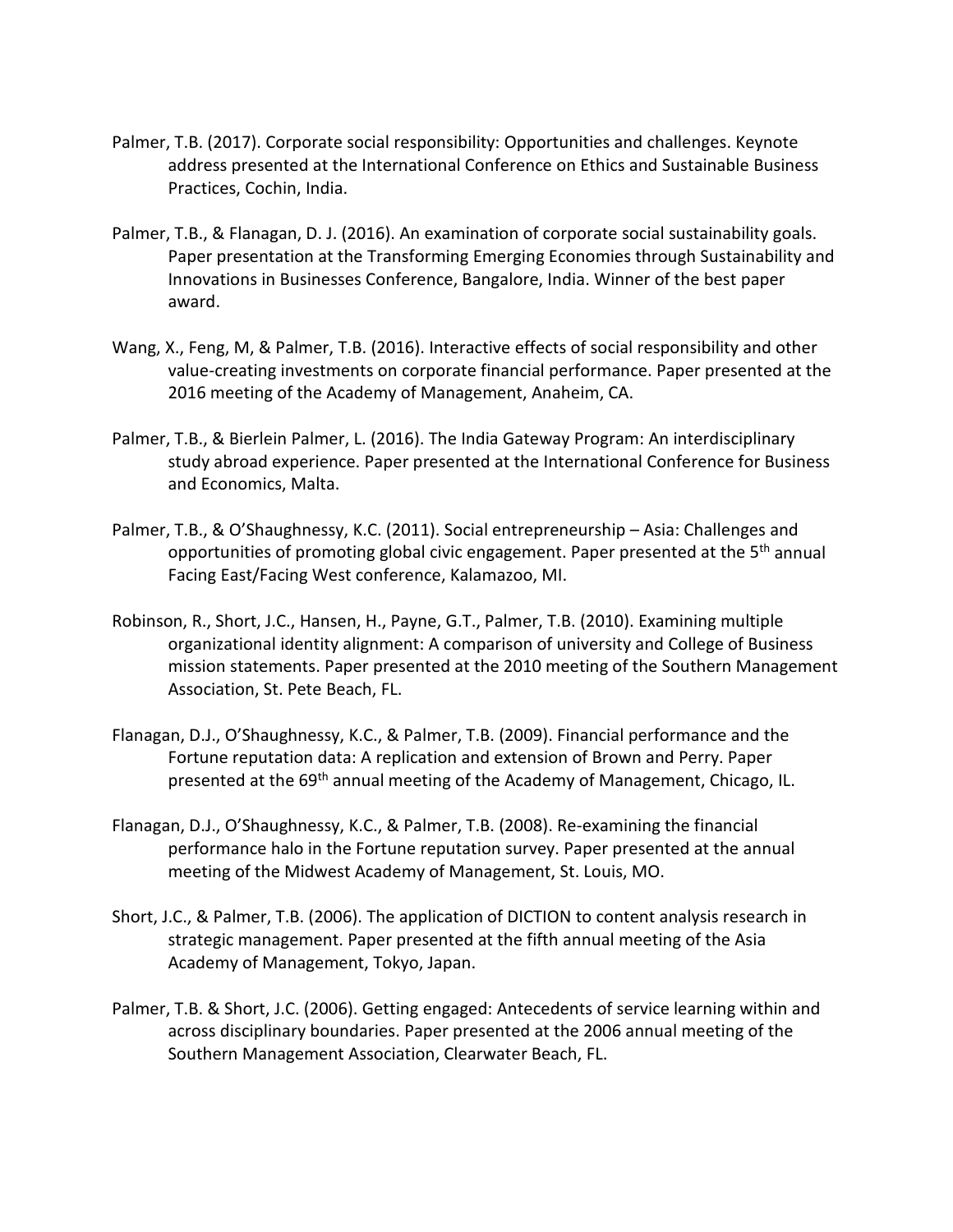- Palmer, T.B., & Short, J.C. (2005). Are we practicing what we're preaching? The content and performance implications of mission statements in U.S. colleges of business. Paper presented at the 2005 annual meeting of the Southern Management Association, Charleston, SC.
- Short, J.C., Palmer, T.B., & Ketchen, D.J., Jr. (2003). Testing resource-based and strategic group influences on firm performance: A comparison of empirical approaches. Paper presented at the 63<sup>rd</sup> annual meeting of the Academy of Management, Seattle, WA.
- Flanagan, D. J. & Palmer, T. B. (2002). Large M&A's and the reputation of acquiring firm management: The impacts of relatedness and stock financing. Paper presented at the Mergers & Acquisitions Summit, Calgary, Alberta, Canada.
- Short, J. C., Palmer, T. B., & Ketchen, D. J., Jr. (2001) Resource-based and strategic group influences on hospital performance. Paper presented at the 2001 meeting of the Southern Management Association, New Orleans, LA.
- Short, J. C., Palmer, T. B., & Ketchen, D. J., Jr. (2001) Determinants of firm performance: Coupling strategic group & resource-based views. Paper presented at the 2001 meeting of the Institute of Operations Research and the Management Sciences (INFORMS), Maui, HI.
- Lorhke, F., Bedeian, A. G., & Palmer, T. B. (2001). Top management's role in firm turnaround: A review agenda. Paper presented at the 2001 meeting of the Southern Management Association, New Orleans, LA.
- Short, J. C., Palmer, T. B., & Ketchen, D. J. (2000). An examination of resource-based, strategic group, and industry influences on firm performance using hierarchical linear modeling. Paper presented at the 60<sup>th</sup> annual meeting of the Academy of Management, Toronto, Ontario, Canada.
- Short, J. C., Palmer, T. B., & Ketchen, D. J. (2000). An investigation of resource-based and strategic group influences on hospital performance using hierarchical linear modeling. Paper presented at the 60<sup>th</sup> annual meeting of the Academy of Management, Toronto, Ontario, Canada.
- Fontenot, R. J., Gruben, K. H., & Palmer, T. B. (1998). The role of proctorship for independent sales representatives: Influencing effective inter-organizational relationships. Paper presented at the 21st Annual Academy of Marketing Science Conference, Norfolk, VA.
- Shook, C. L, Palmer, T. B., & Ketchen, D. J. (1998). Hospital managers' choice of performance referents pre and post turnaround. Paper presented at the 58th annual meeting of the Academy of Management, San Diego, CA.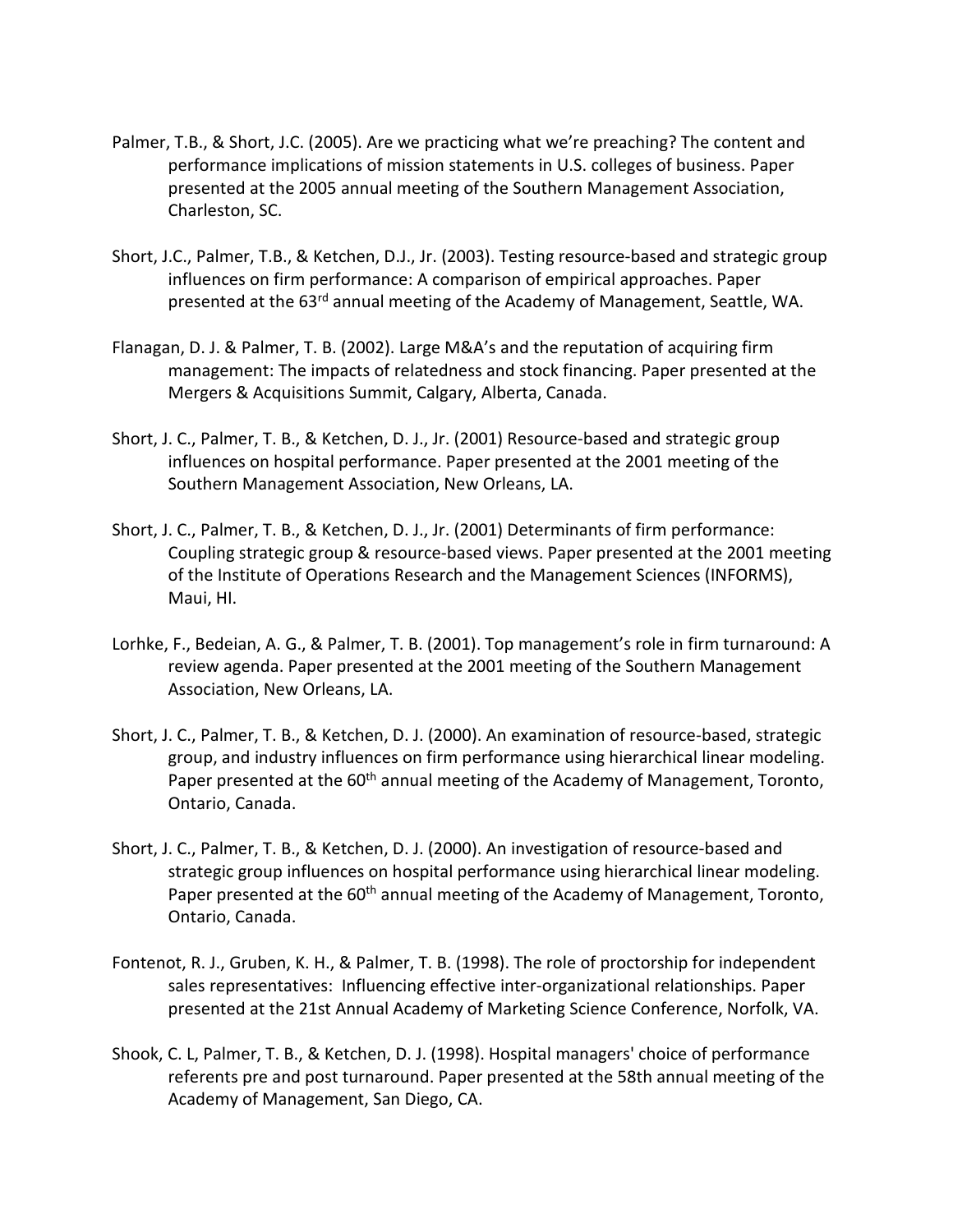- Short, J. C., & Palmer, T. B. (1998). An empirical examination of referent source. Paper presented at the 58th annual meeting of the Academy of Management, San Diego, CA.
- Short, J. C., & Palmer, T. B. (1997). Performance referents in leading organizations: Their content, stability, and implications for firm performance. Paper presented at the 57th annual meeting of the Academy of Management, Boston, MA.
- Palmer, T. B., & Ketchen, D. J. (1996). In the eye of the beholder: Performance referents in organizations. Paper presented at the 56th annual meeting of the Academy of Management, Cincinnati, OH.
- Palmer, T. B., Ketchen, D. J., & Shook, C. L. (1996). Beyond industry averages: The choice of performance referents in declining organizations. Paper presented at the 16th annual Strategic Management Society conference, Phoenix, AZ.
- Palmer, T. B., Danforth, G. W., & Clark, S. M. (1995). Responses to poor performance in the health care industry: A test of competing predictions. Paper presented at the 55th annual meeting of the Academy of Management, Vancouver, BC, Canada.
- Ketchen, D. J, Palmer, T. B., & Fekula, M. J. (1995). Who is on the top management team?: An empirical comparison of teams defined by researchers' heuristics with chief executive officer's interpretations. Paper presented at the 1995 annual meeting of the Institute for Operations Research and the Management Sciences, New Orleans, LA.
- Palmer, T. B. (1991). An expansion of control theory: The role of scripts, schema, and expertise. Paper presented at the 52nd annual meeting of the Academy of Management, Miami Beach, FL.
- Gooding, R. Z., Reger, R. K., & Palmer, T. B. (1991). Risk preferences: The role of past performance and future goals. Paper presented at the 52nd annual meeting of the Academy of Management, Miami Beach, FL.
- Reger, R. K. & Palmer, T. B. (1990). Cognitive schemas of competition: Understandings of strategy in a turbulent industry. Paper presented at the 51st annual meeting of the Academy of Management, San Francisco, CA.
- Reger, R. K., Palmer, T. B., & Rathburn, J. A. (1990). What is competitive strategy? Let's ask strategic managers. Paper presented at the 10th annual Strategic Management Society Conference, Stockholm, Sweden.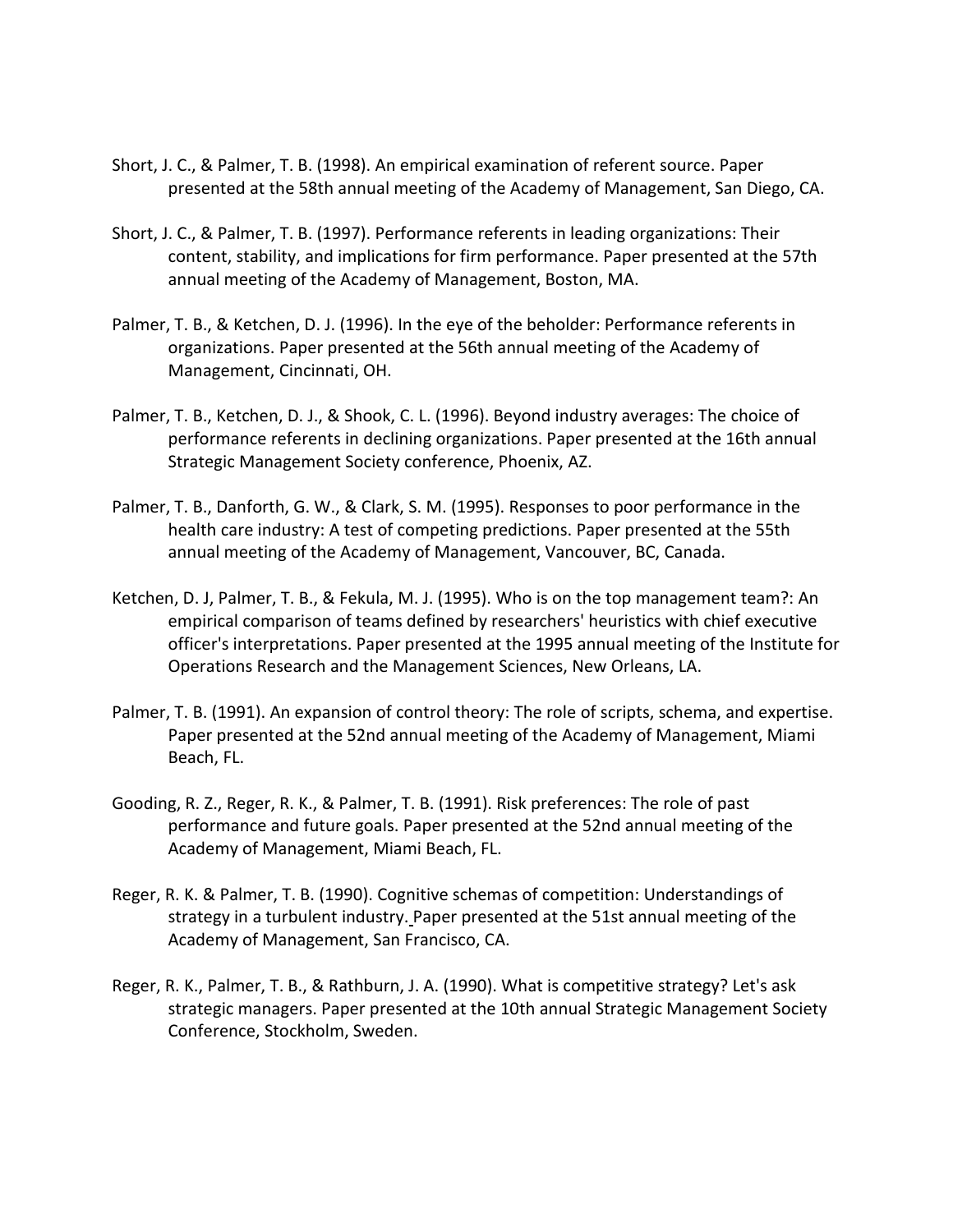- Rathburn, J. A. & Palmer, T. B. (1990). Distinctive threat and opportunity characteristics: An assessment of construct validity. Paper presented at the 21st annual meeting of the Decision Sciences Institute, San Diego, CA.
- Reger, R. K. & Palmer, T. B. (1989). Cognitive frameworks of competitive positioning in a turbulent environment. Paper presented at the Working Conference on Managerial Thought and Cognition. Washington, D.C.

### **PROFESSIONAL ACTIVITIES**

Editorial Board, *Journal of Management,* 2000-2003

Editorial Board, Journal of Management & Organization. 2019-

Reviewer for the Academy of Management meetings, Managerial and Organizational Cognition division.

Reviewer for Southern Academy of Management meetings, Strategic Management Track.

- Session Chair or Discussant for Southern Academy of Management meetings, 1995, 1996, 1998, 2003
- Ad-hoc Reviewer for *Journal of Business Research*
- Ad-hoc Reviewer for *Organization Science*
- Ad-hoc Reviewer for *Strategic Management Journal*
- Ad-hoc Reviewer for *Academy of Management Review*
- Ad-hoc Reviewer for *Health Care Management Review*
- Ad-hoc Reviewer for *Mid-American Journal of Business*
- Ad-hoc Reviewer *for Journal of Management Studies*
- Academy of Management, Southwest Regional Representative, Business, Policy and Strategy Division. 1996-1999
- Best Paper Award Selection Committee: Strategic Management Track, 1998 Southern Management Association Meetings

## **HONORS THESES** (Western Michigan University)

David J. Beckering (member): "Business Process of Beckering Advisor Incorporated."

- Julie Godfrey (member): "Freedom to Choose a High Risk Investment at Stake."
- John Clark (chair): "Improving Truck Processing Productivity through Project Teamwork."

Stephanie Supp (member): "Bistro Bavarde: A conceptual restaurant proposal."

- Benjamin A. Brown (member), 2009
- Megan E. Savage (chair), 2008
- Amy S. Pietrzak (chair), 2010: "Theories of Leadership, Followership, and Motivation"
- Robert Sharp (chair), 2010: "African water: An experiment with project management in Bulima, Tanzania"
- Amani Gaillard (member), 2012: "WMU Car-Sharing Feasibility Study"
- McKayla Marcola (chair), 2018. "Stakeholder Theory in Ethical Business Decisions: The Case of Nestle.
- Novena Sutiono (chair), 2020. "Board Gender Diversity, ESG and Corporate Financial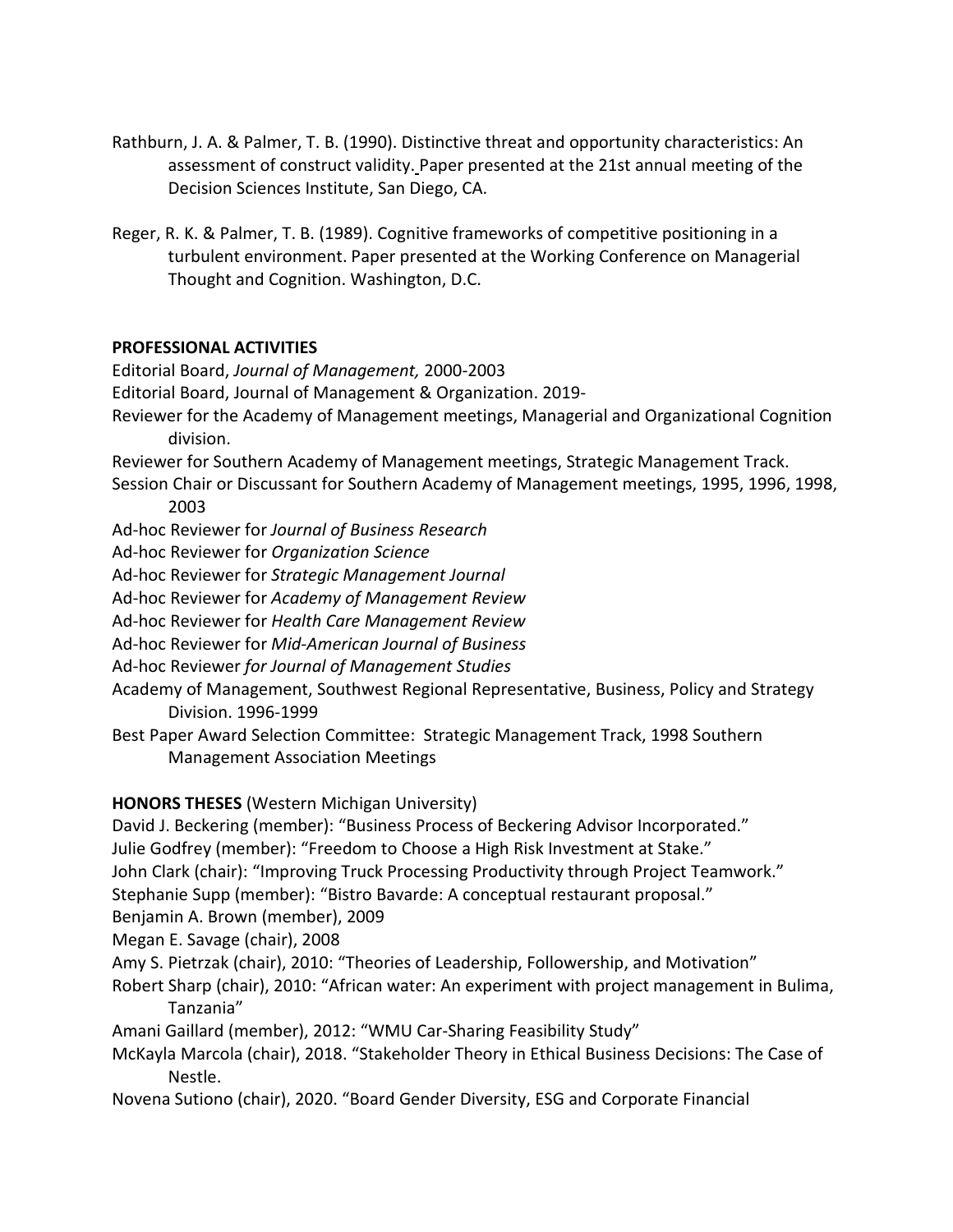### Performance"

#### **DOCTORAL DISSERTATION COMMITTEES**

Jeremy Short (chair), Management (University of Oklahoma) Janet Runge (chair), Management (University of Nevada, Las Vegas) Franz Lohrke, Management (University of Alabama) Chris Shook, Management (Auburn University)

#### **TEACHING EXPERIENCE**

| Date      | University                               | <b>Courses Taught</b>                                                                                                                                                                                                                                                                                                      |
|-----------|------------------------------------------|----------------------------------------------------------------------------------------------------------------------------------------------------------------------------------------------------------------------------------------------------------------------------------------------------------------------------|
|           | 2000-present Western Michigan University | Organizational Behavior<br>Project Leadership<br>Strategic Business Solutions (undergraduate)<br>Strategic Management (MBA)<br>Business Strategy (MBA, Singapore)<br><b>Airline Strategy</b><br>Social Entrepreneurship<br><b>Business and Society</b><br><b>Business Ethics and Sustainability</b><br>Study Abroad, India |
| 1994-1999 | Louisiana State University               | Strategic Management (undergraduate)<br>Strategic Management (MBA)<br>Strategic Management (Executive MBA)                                                                                                                                                                                                                 |
| 1988-1994 | Arizona State University                 | Organizational Behavior<br><b>Strategic Management</b><br><b>Managerial Decision Making</b>                                                                                                                                                                                                                                |

## **INDEPENDENT STUDIES and INTERNSHIPS** (Western Michigan University)

| Student             | Course           | Semester, Year      | Description                                      |
|---------------------|------------------|---------------------|--------------------------------------------------|
| Michael J. Valliere | <b>MGMT 4950</b> | <b>Spring, 2005</b> | A Strategic Analysis of the Hunting<br>Industry. |
| Scott M. Vincent    | MGMT 4120        | Summer 1, 2006      | Interned with Castle Rock<br>Builders.           |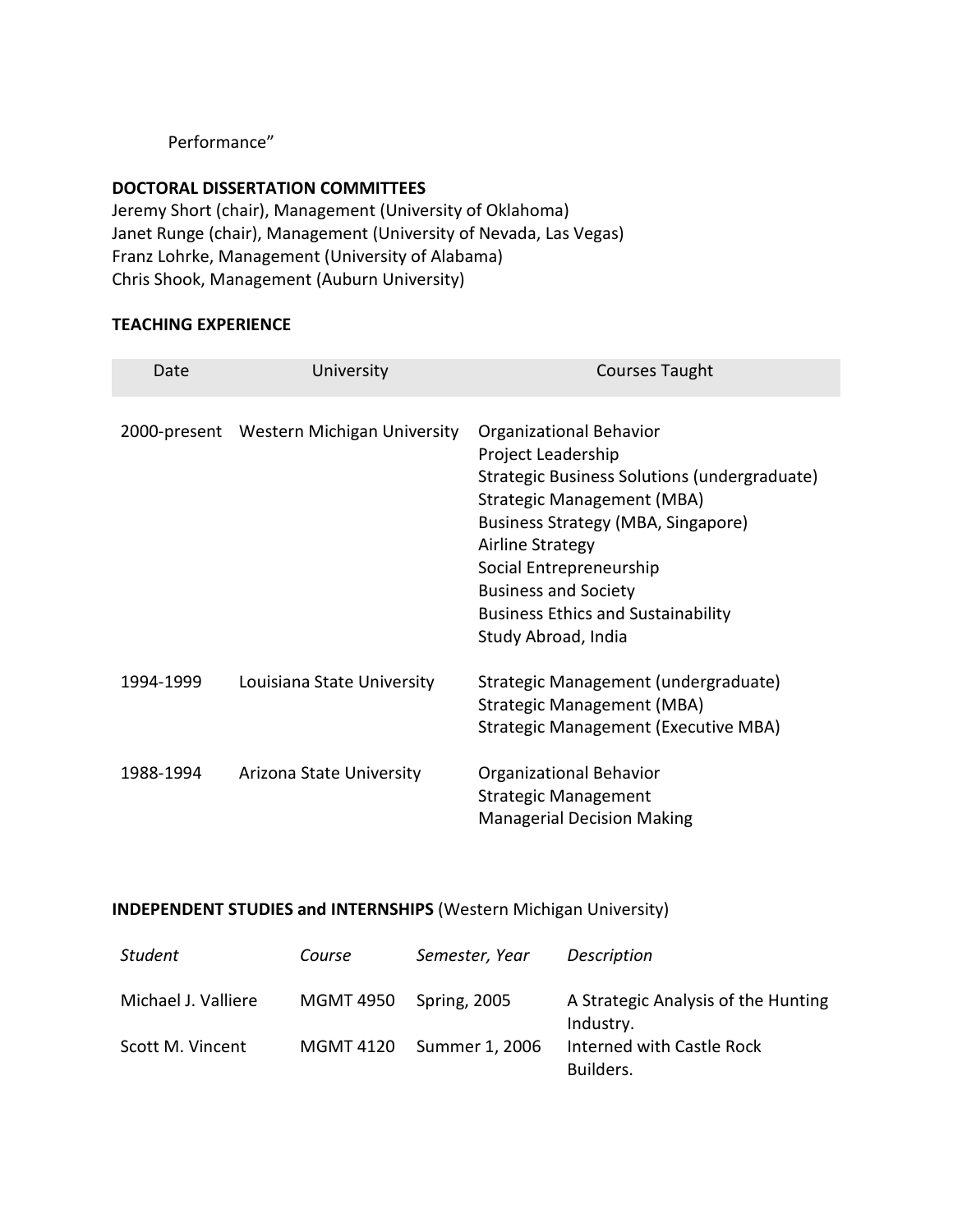| Kimberly S. DeFouw   | <b>MGMT 4120</b> | Summer 1, 2006      | Interned with Mike Dunlap,<br>Interior Lighting Store                          |
|----------------------|------------------|---------------------|--------------------------------------------------------------------------------|
| Vidya S. Rai         | <b>MGMT 4950</b> | <b>Spring, 2007</b> | Strategic Analysis of Adlabs Pvt.<br>Ltd., Bangalore, India                    |
| Roxanne K. Shiflet   | <b>MGMT 4950</b> | <b>Summer, 2008</b> | A Study on the State of the<br><b>Hospitality Industry: Events</b><br>Planning |
| Sarah McDonough      | <b>MGMT 4950</b> | Fall, 2009          | Service Leadership                                                             |
| Jack W. Rutty        | <b>MGMT 4950</b> | <b>Spring, 2010</b> | <b>Dysfunctions of Teams</b>                                                   |
| <b>Steven Petros</b> | <b>BUS 6990</b>  | Fall, 2012          | Social Entrepreneurship in<br>Education                                        |
| John Kyle Krull      | <b>MGMT 4950</b> | Fall, 2015          | Service-Learning Student Scholars<br>Corps                                     |
| Kennedy Cockrel      | <b>MGMT 4950</b> | Fall, 2015          | Service-Learning Student Scholars<br>Corps                                     |
| Holly Zummo          | <b>MGMT 4120</b> | <b>Spring, 2019</b> | Interned with Sharon Yoder,<br>Northwestern Mutual                             |

#### **CURRENT SERVICE**

| <b>Western Michigan University</b>            | <b>Haworth College of Business</b> | <b>Department of Management</b>    |
|-----------------------------------------------|------------------------------------|------------------------------------|
| President's University-wide                   | Director, Center for               | Department Scholarship             |
| <b>Sustainability Committee</b>               | <b>Sustainable Business</b>        | Committee                          |
|                                               | Practices                          |                                    |
| <b>Academic Integrity</b>                     | Assurance of Learning              | Recruiting Committee (Chair,       |
| Committee                                     | Council                            | 2011, 2012, 2014, 2016)            |
| Grade and Program Dismissal                   | <b>Business Learning</b>           | <b>Faculty Advisor, Management</b> |
| <b>Appeals Committee</b>                      | <b>Community Committee</b>         | <b>Student Organization</b>        |
| <b>Medallion Scholarship</b>                  | Faculty Advisor, Students for      | <b>Curriculum Committee</b>        |
| Competition - Observer                        | <b>Responsible Business</b>        |                                    |
| Lee Honors College Faculty                    | <b>Faculty Governance</b>          | <b>Personnel Committee</b>         |
| <b>Advisory Committee</b>                     | Committee                          |                                    |
| Community Outreach and                        | <b>Faculty Advisor</b>             | Executive Committee (Chair)        |
| <b>Engaged Scholarship Advisory</b>           | Delta Sigma Pi                     |                                    |
| Council                                       |                                    |                                    |
| Service-Learning Advisory Council             |                                    |                                    |
| Academic Affairs Strategic Planning Committee |                                    |                                    |

# **HONORS AND AWARDS**

Academic Affairs Representative: WMU Signature Project

| New York Times              | New York Times inaugural in Education Award for<br>Innovation in Education Abroad, 2018 |
|-----------------------------|-----------------------------------------------------------------------------------------|
| Western Michigan University | Haworth College of Business                                                             |